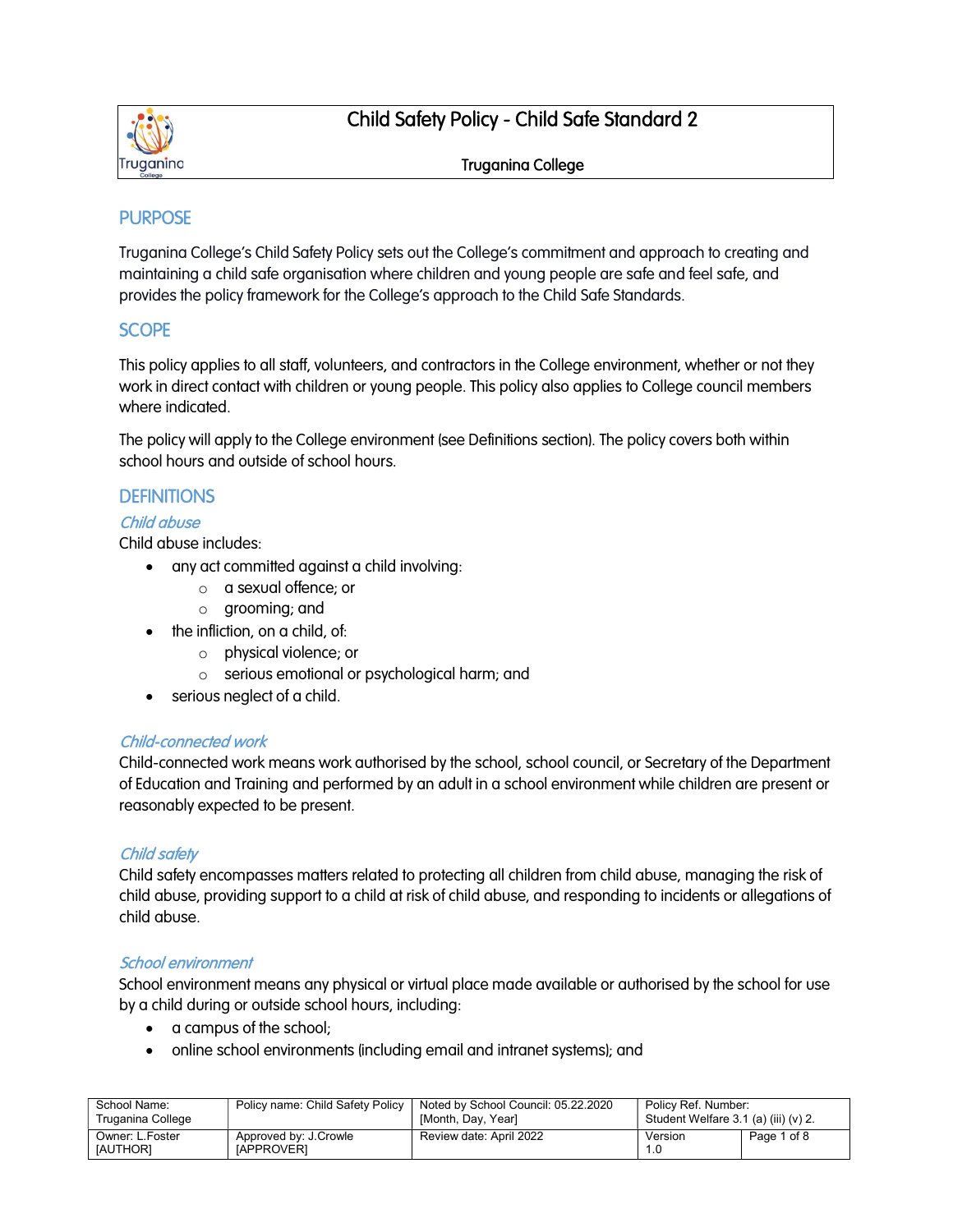other locations provided by the College for a child's use (including, without limitation, locations used for school camps, sporting events, excursions, competitions, homestays, and other College activities or events)

#### School staff

School staff means an individual working in a school environment who is:

- employed by the Department of Education and Training;
- directly engaged or employed by a school council; or
- a volunteer or a contracted service provider (whether or not a body corporate or any other person is an intermediary).

### STATEMENT OF COMMITMENT TO CHILD SAFETY AND CHILD SAFETY PRINCIPLES

Truganina College is committed to the safety and wellbeing of all children and young people. This will be the primary focus of our care and decision-making.

The College's approach to creating and maintaining a child safe College environment is guided by our College philosophy and values. At Truganina College our purpose statement is "Inspiring Excellence in Learning to Believe, Achieve and Succeed'. We know children can struggle to achieve their personal best if they are not safe from abuse.

At Truganina College our values guide the decisions and behaviours of all members of our College community, including in relation to child safety:

- Learn We actively learn through persistence and having a growth mindset.
- Respect We are respectful by being kind to ourselves, others and the environment.
- Responsible We are responsible by being safe, honest and following instructions.
- Resilience We are resilient by noticing our emotions, problem solving and knowing when to ask for help.

Truganina College has zero tolerance for child abuse.

We are committed to providing a child safe environment where children and young people are safe and feel safe, and their voices are heard about decisions that affect their lives. Our child safe policies, procedures, strategies and practices will be inclusive of the needs of all children, particularly Aboriginal and Torres Strait Islander children, children from culturally and linguistically diverse backgrounds, children with disabilities, and children who are vulnerable.

Every person involved in Truganina College has a responsibility to understand the important and specific role they play individually and collectively to ensure that the wellbeing and safety of all children and young people is at the forefront of all they do and every decision they make.

| School Name:                |                                            | Policy name: Child Safety Policy   Noted by School Council: 05.22.2020 | Policy Ref. Number:                  |             |
|-----------------------------|--------------------------------------------|------------------------------------------------------------------------|--------------------------------------|-------------|
| Truganina College           |                                            | [Month, Day, Year]                                                     | Student Welfare 3.1 (a) (iii) (v) 2. |             |
| Owner: L.Foster<br>[AUTHOR] | Approved by: J.Crowle<br><b>IAPPROVERI</b> | Review date: April 2022                                                | Version                              | Page 2 of 8 |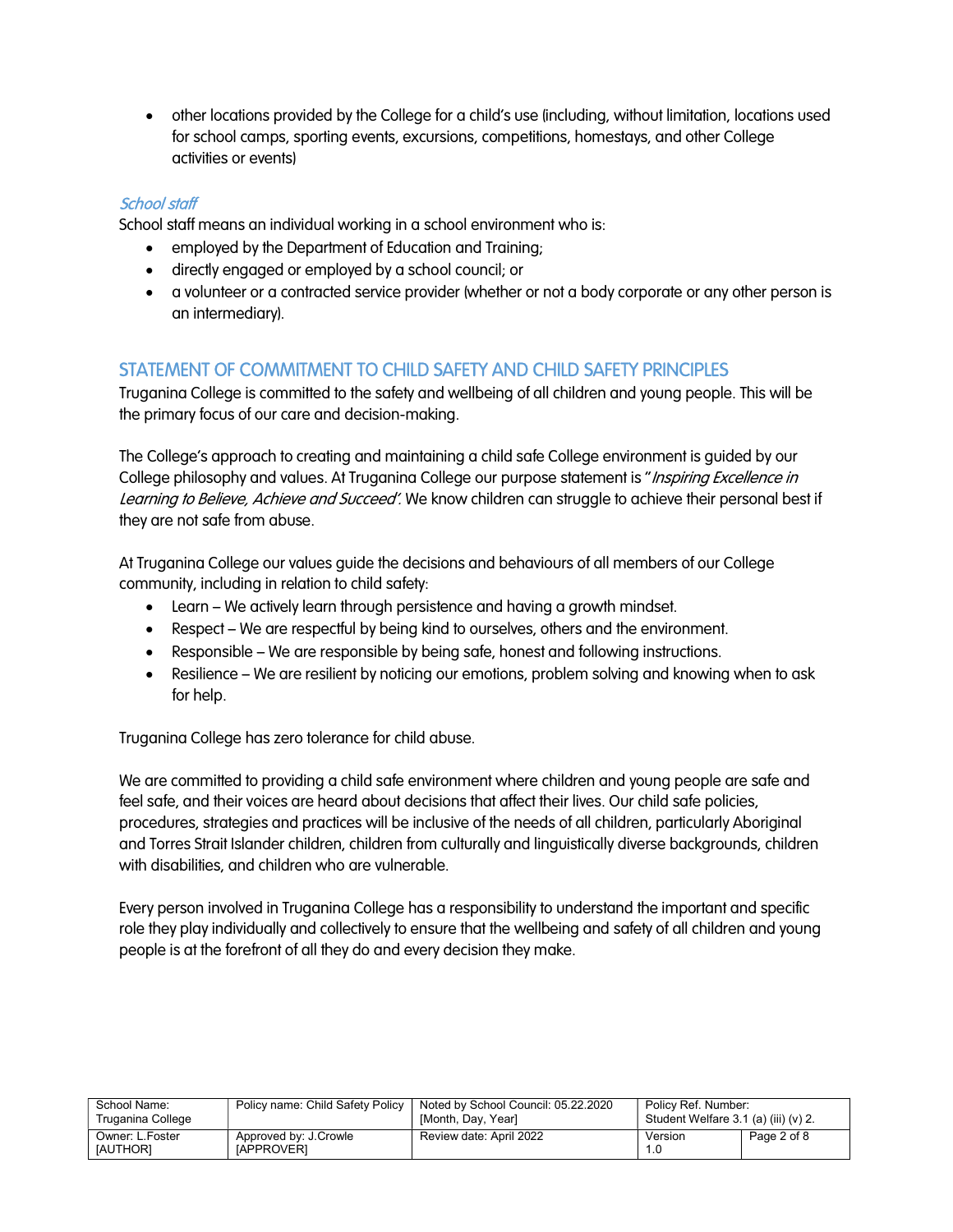# Child safety principles

In its planning, decision-making and operations, Truganina College will:

- 1. Take a preventative, proactive and participatory approach to child safety;
- 2. Value and empower children to participate in decisions which affect their lives;
- 3. Foster a culture of openness that supports all persons to safely disclose risks of harm to children;
- 4. Respect diversity in cultures and child rearing practices while keeping child safety paramount;
- 5. Provide written guidance on appropriate conduct and behaviour towards children;
- 6. Engage only the most suitable people to work with children and have high quality staff and volunteer supervision and professional development;
- 7. Ensure children know who to talk with if they are worried or are feeling unsafe, and that they are comfortable and encouraged to raise such concerns;
- 8. Report suspected abuse, neglect or mistreatment promptly to the appropriate authorities;
- 9. Share information appropriately and lawfully with other organisations where the safety and wellbeing of children is at risk; and
- 10. Value the input of and communicate regularly with families and carers.

# **POLICY**

# Strategies to embed a child safe culture

Truganina College's culture encourages staff, students, parents and the school community to raise, discuss and scrutinise child safety concerns. This makes it more difficult for abuse to occur and remain hidden.

All child safety documents, including this policy, the Child Safety Code of Conduct [https://truganinap9.vic.edu.au/child-safe/], the College's Child Safety Responding and Reporting Obligations (including Mandatory Reporting) Policy and Procedures [https://truganinap9.vic.edu.au/childsafe/], Identifying and Responding to All Forms of Abuse in Victorian Schools and the Four Critical Actions for Schools are readily available online on the Child Safe tab on the Truganina College website and in hard copy (in both administration blocks) for all staff and students to read at any time.

Child safety is everyone's responsibility. All College staff are required to:

- Act in accordance with the College's Child Safety Code of Conduct, which clearly sets out the difference between appropriate and inappropriate behaviour
- Act in accordance with the Child Safety Responding and Reporting Obligations (including Mandatory Reporting) Policy and Procedures at all times, including following the Four Critical Actions for Schools (DET Website) where necessary
- Undertake annual guidance and training on child safety
- Act in accordance with their legal obligations, including:
	- o Failure to disclose offence (applies to all adults)
	- o Duty of care (applies to all College staff)
	- $\circ$  Mandatory reporting obligations (applies to all mandatory reporters, including teachers, principals, registered psychologists, and registered doctors and nurses)
	- $\circ$  Failure to protect offence (applies to a person in a position of authority within the College)
	- $\circ$  Reportable conduct obligations (applies to all College staff in reporting conduct to the principal, and applies to the principal in reporting to Employee Conduct Branch)
	- o Organisational duty of care (applies to the College as an organisation)

| School Name:                       | Policy name: Child Safety Policy           | Noted by School Council: 05.22.2020 | Policy Ref. Number:                      |             |
|------------------------------------|--------------------------------------------|-------------------------------------|------------------------------------------|-------------|
| Truganina College                  |                                            | [Month, Day, Year]                  | Student Welfare $3.1$ (a) (iii) (v) $2.$ |             |
| Owner: L.Foster<br><b>IAUTHORI</b> | Approved by: J.Crowle<br><b>IAPPROVERI</b> | Review date: April 2022             | Version                                  | Page 3 of 8 |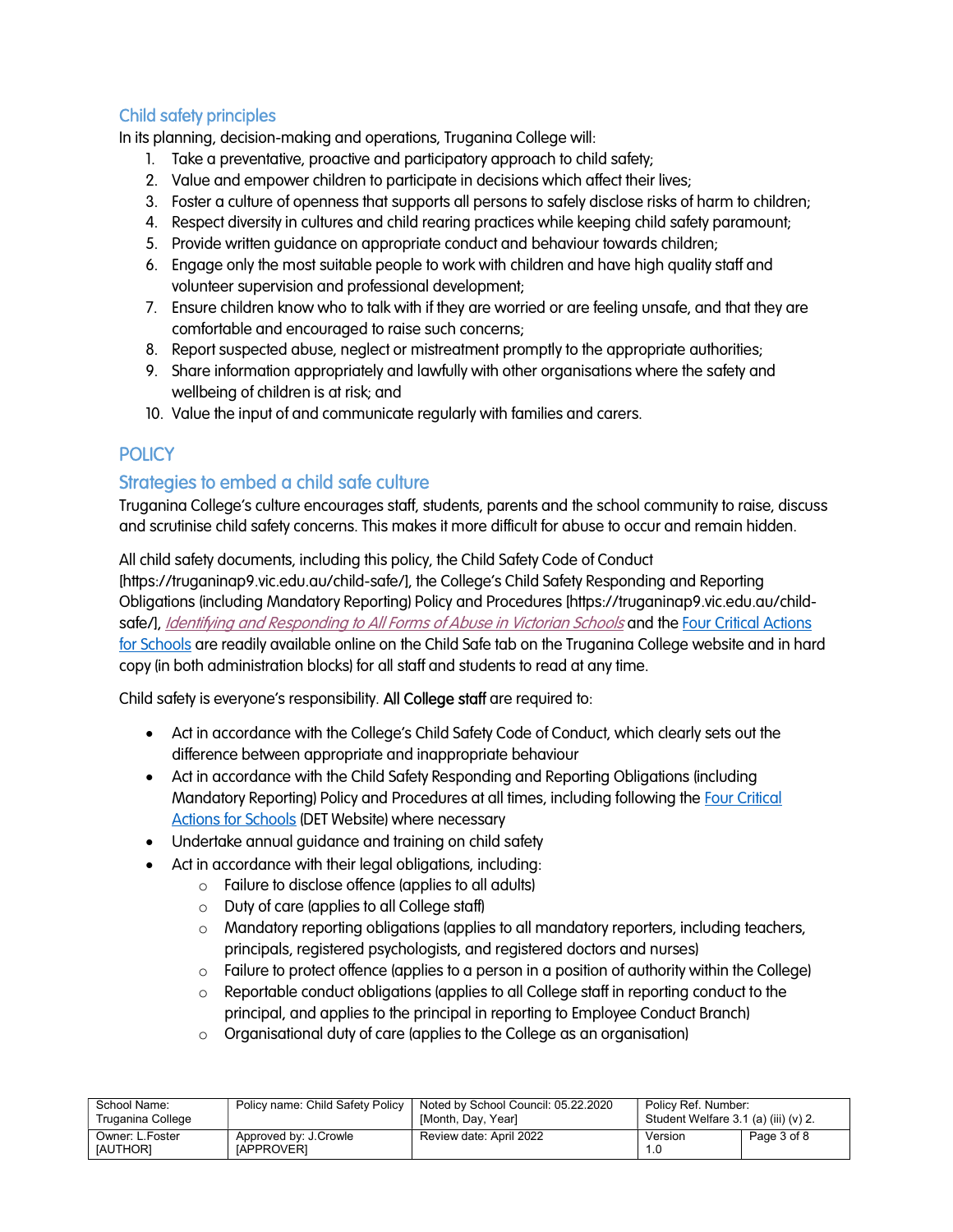$\circ$  For more information on these obligations, see Identifying and Responding to All Forms of Abuse in Victorian Schools.

As part of Truganina College's child safe culture, school leadership (including the principal and assistant principals) will:

- Consider the diversity of all children, including (but not limited to) the needs of Aboriginal and Torres Strait Islander children, children from culturally and linguistically diverse backgrounds, children with disabilities, and children who are vulnerable, when implementing the Child Safe Standards
- Ensure that child safety is a regular agenda item at school leadership meetings and staff meetings
- Encourage and enable staff professional learning and training to build deeper understandings of child safety and prevention of abuse
- Ensure that no one is prohibited or discouraged from reporting an allegation of child abuse to a person external to the College or from making records of any allegation.

As part of Truganina College's child safe culture, school mandatory reporting staff are required to:

- Complete the Protecting Children Mandatory reporting and other obligations online module every year
- Read the College's Child Safety Code of Conduct on induction, and maintain familiarity with that document
- Read the College's Child Safety Responding and Reporting Obligations (including Mandatory Reporting) Policy and Procedures on induction, and maintain familiarity with that document
- Read the College's Child Safety Policy (this document) on induction, and maintain familiarity with that document.

As part of Truganina College's child safe culture, in performing the functions and powers given to them under the *Education and Training Reform Act 2006*, school councils and school council members will:

- Ensure that child safety is a regular agenda item at school council meetings
- Consider the diversity of all children, including (but not limited to) the needs of Aboriginal and Torres Strait Islander children, children from culturally and linguistically diverse backgrounds, children with disabilities, and children who are vulnerable, when making decisions regarding the Child Safe **Standards**
- Undertake annual guidance and training on child safety, such as the Child Safe Standards School Council Training PowerPoint.
- Approve the Child Safety Code of Conduct to the extent that it applies to school council employees and members, and if updated, note the new document in its school council meeting minutes
- When hiring employees, ensure that selection, supervision and management practices are child safe (unless delegated to the principal).

School leadership will maintain records of the above processes.

#### Roles and responsibilities

School leaders will ensure that each person understands their role, responsibilities and behaviour expected in protecting children and young people from abuse and neglect. Staff will comply with the school's Child Safety Code of Conduct, which sets out clearly the difference between appropriate and inappropriate behaviour.

| School Name:                       | Policy name: Child Safety Policy           | Noted by School Council: 05.22.2020 | Policy Ref. Number:                      |             |
|------------------------------------|--------------------------------------------|-------------------------------------|------------------------------------------|-------------|
| Truganina College                  |                                            | [Month, Dav, Year]                  | Student Welfare $3.1$ (a) (iii) (v) $2.$ |             |
| Owner: L.Foster<br><b>IAUTHORI</b> | Approved by: J.Crowle<br><b>IAPPROVERI</b> | Review date: April 2022             | Version                                  | Page 4 of 8 |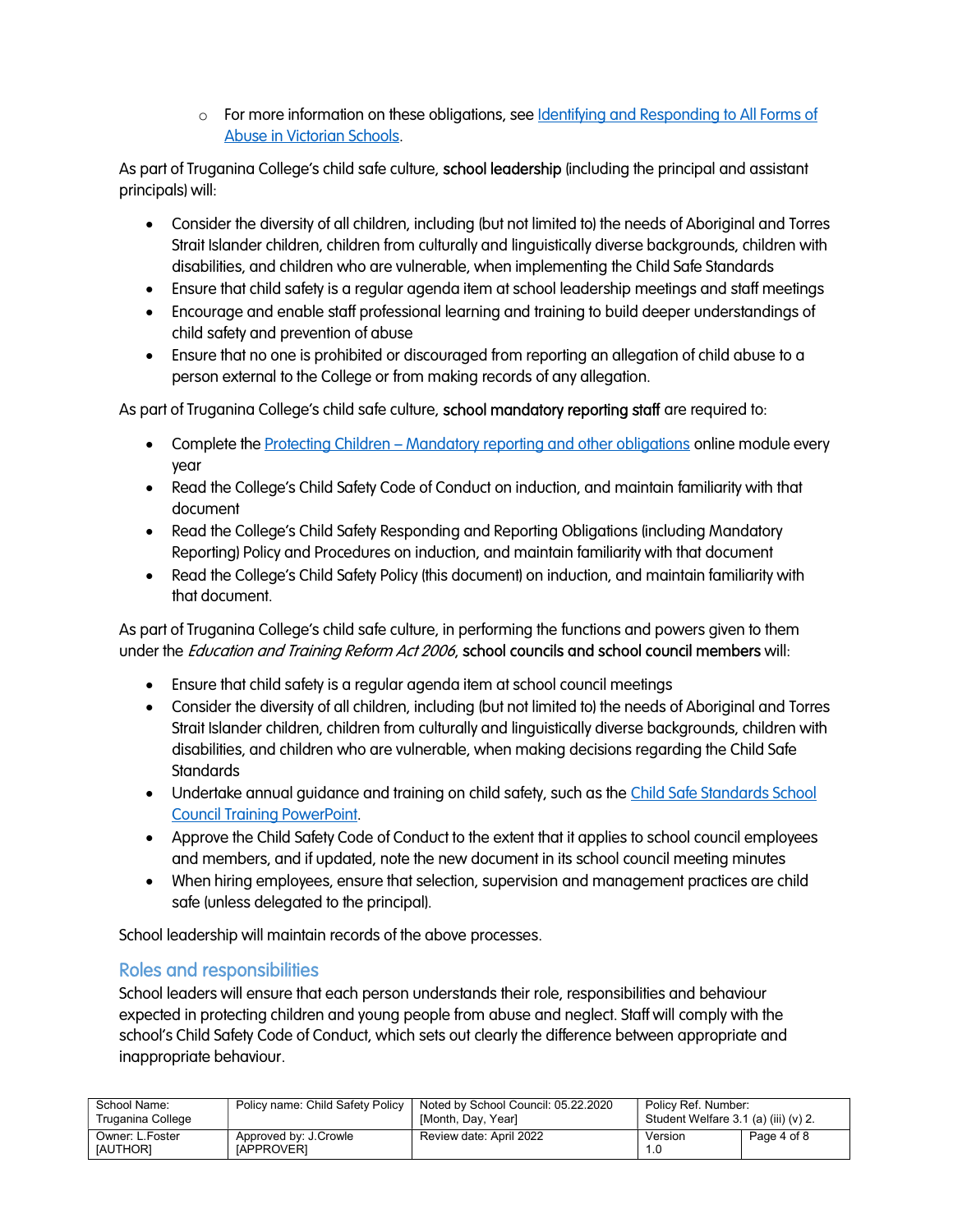Specific child safety responsibilities:

- Assistant Principal Student Wellbeing and Engagement is responsible for reviewing and updating the Child Safety Policy every 2 years.
- Assistant Principals are responsible for monitoring the school's compliance with the Child Safety Policy. The school community should approach any Assistant Principal if they have any concerns about the school's compliance with the Child Safety Policy.
- Assistant Principal Student Wellbeing and Engagement is responsible for informing the College community about this policy, and making it publicly available.
- Other specific roles and responsibilities are named in Truganina College's other child safety policies and procedures, including the Child Safety Code of Conduct, Child Safety Responding and Reporting Obligations (including Mandatory Reporting) Policy and Procedures, and risk assessment register.

### **Recruitment**

Truganina College follows the Department's Recruitment in Schools guide to ensure child safe recruitment practices, available on the Department's website.

All prospective volunteers are required to comply with our College's Volunteers Policy, including in relation to assessing the suitability of prospective volunteers and obtaining checks required under this policy. All prospective volunteers are required to maintain a valid Working with Children Check.

#### Training and supervision

Training and education is important to ensure that everyone in the College understands that child safety is everyone's responsibility.

Our College culture aims for all staff and volunteers (in addition to parents/carers and children) to feel confident and comfortable in coming forward with any allegations or suspicions of child abuse or child safety concerns. We train our staff and volunteers to identify, assess, and minimise risks of child abuse and to detect potential signs of child abuse. This training occurs annually or more often as required.

We also support our staff and volunteers through ongoing supervision to develop their skills to protect children from abuse, to promote the cultural safety of Aboriginal and Torres Strait Islander children and children from linguistically and/or diverse backgrounds, and the safety of children with a disability and vulnerable children.

New employees and volunteers will be inducted into the College, including by being referred to the Child Safety Policy (this document), the Child Safety Code of Conduct, and the Child Safety Responding and Reporting Obligations (including Mandatory Reporting) Policy and Procedures on the College website. New employees must sign a copy of the Child Safe Code of Conduct and receives a hard copy of the Child Safe Policy and the Duty of Care Policy. They will also be supervised regularly to ensure they understand our College's commitment to child safety, and that their behaviour towards children is safe and appropriate. All employees of our College will be monitored and assessed via regular performance review to ensure their continuing suitability for child-connected work. Any inappropriate behaviour will be reported by College staff to the Principal or Assistant Principal and will be managed in accordance with Truganina College's Child Safety Responding and Reporting Obligations (including Mandatory Reporting) Policy and Procedures [https://truganinap9.vic.edu.au/child-safe/] where required.

| School Name:                | Policy name: Child Safety Policy           | Noted by School Council: 05.22.2020 | Policy Ref. Number:                  |             |
|-----------------------------|--------------------------------------------|-------------------------------------|--------------------------------------|-------------|
| Truganina College           |                                            | [Month, Day, Year]                  | Student Welfare 3.1 (a) (iii) (v) 2. |             |
| Owner: L.Foster<br>[AUTHOR] | Approved by: J.Crowle<br><b>IAPPROVERI</b> | Review date: April 2022             | Version                              | Page 5 of 8 |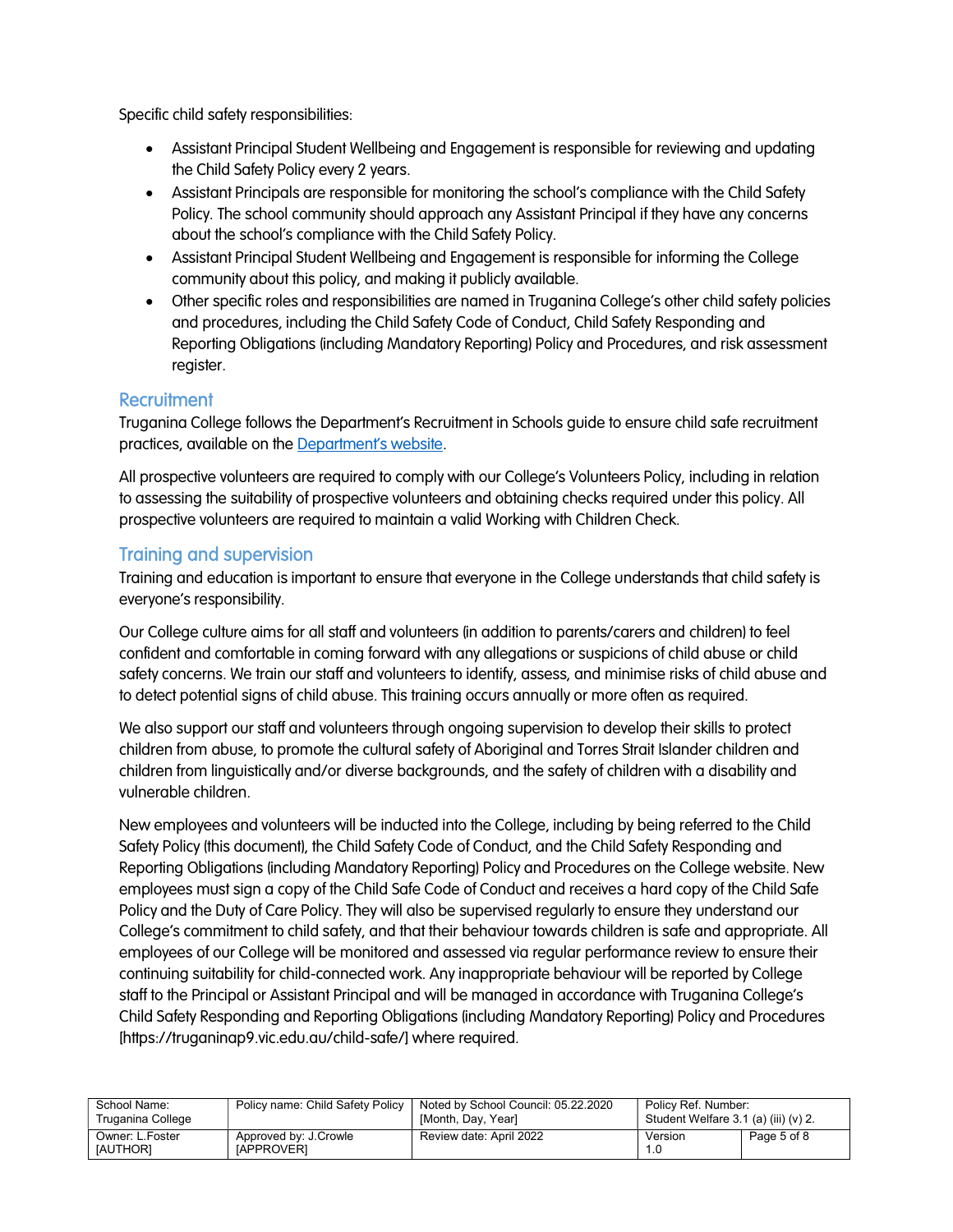# Reporting a child safety concern or complaint

The College has clear expectations for all staff and volunteers in making a report about a child or young person who may be in need of protection. All staff (including school council employees) must follow the school's Child Safety Responding and Reporting Obligations (including Mandatory Reporting) Policy and Procedures, including following the Four Critical Actions for Schools if there is an incident, disclosure or suspicion of child abuse. Immediate actions should include reporting their concerns to DHHS Child Protection, Victoria Police and/or another appropriate agency and notifying the principal or a member of the school leadership team of their concerns and the reasons for those concerns.

Truganina College will never prohibit or discourage College staff from reporting an allegation of child abuse. The College will always take action to respond to a complaint in accordance with the College's Child Safety Responding and Reporting Obligations (including Mandatory Reporting) Policy and Procedures. In accordance with Action 4 of the Four Critical Actions for Schools, Truganina College will provide ongoing support for students affected by child abuse.

The Child Safety Responding and Reporting Obligations (including Mandatory Reporting) Policy and Procedures can be found at https://truganinap9.vic.edu.au/child-safe/.

### Risk reduction and management

Truganina College believes the wellbeing of children and young people is paramount, and is vigilant in ensuring proper risk management processes, found in the College's Child Safe risk assessment register. The College recognises there are potential risks to children and young people and will take a risk management approach by undertaking preventative measures.

We will identify and mitigate the risks of child abuse in school environments by taking into account the nature of each school environment, the activities expected to be conducted in that environment and the characteristics and needs of all children expected to be present in that environment.

Truganina College monitors and evaluates the effectiveness of the actions it takes to reduce or remove risks to child safety, more information can be found in the College's risk assessment register.

# Listening to, communicating with and empowering children

Truganina College has developed a safe, inclusive and supportive environment that involves and communicates with children, young people and their parents/carers. We encourage child and parent/carer involvement and engagement that informs safe school operations and builds the capability of children and parents/carers to understand their rights and their responsibilities. Our College is committed to supporting and encouraging students to use their voice to raise and share their concerns with a trusted adult at any time of need. Students can access information on how to report abuse at the College administration and first aid rooms as well as on the Truganina College website.

When the school is gathering information in relation to a complaint about alleged misconduct with, or abuse of a child, the school will listen to the complainant's account and take them seriously, check understanding and keep the child (and/or their parents/carers, as appropriate) informed about progress.

The College will promote the Child Safe Standards in ways that are readily accessible, easy to understand, and user-friendly to children, including:

 All of our child safety policies and procedures will be available for the students and parents at Truganina College to read at https://truganinap9.vic.edu.au/child-safe/.

| School Name:                | Policy name: Child Safety Policy           | Noted by School Council: 05.22.2020 | Policy Ref. Number:                      |             |
|-----------------------------|--------------------------------------------|-------------------------------------|------------------------------------------|-------------|
| Truganina College           |                                            | [Month, Day, Year]                  | Student Welfare $3.1$ (a) (iii) (v) $2.$ |             |
| Owner: L.Foster<br>[AUTHOR] | Approved by: J.Crowle<br><b>IAPPROVERI</b> | Review date: April 2022             | Version<br>1.0                           | Page 6 of 8 |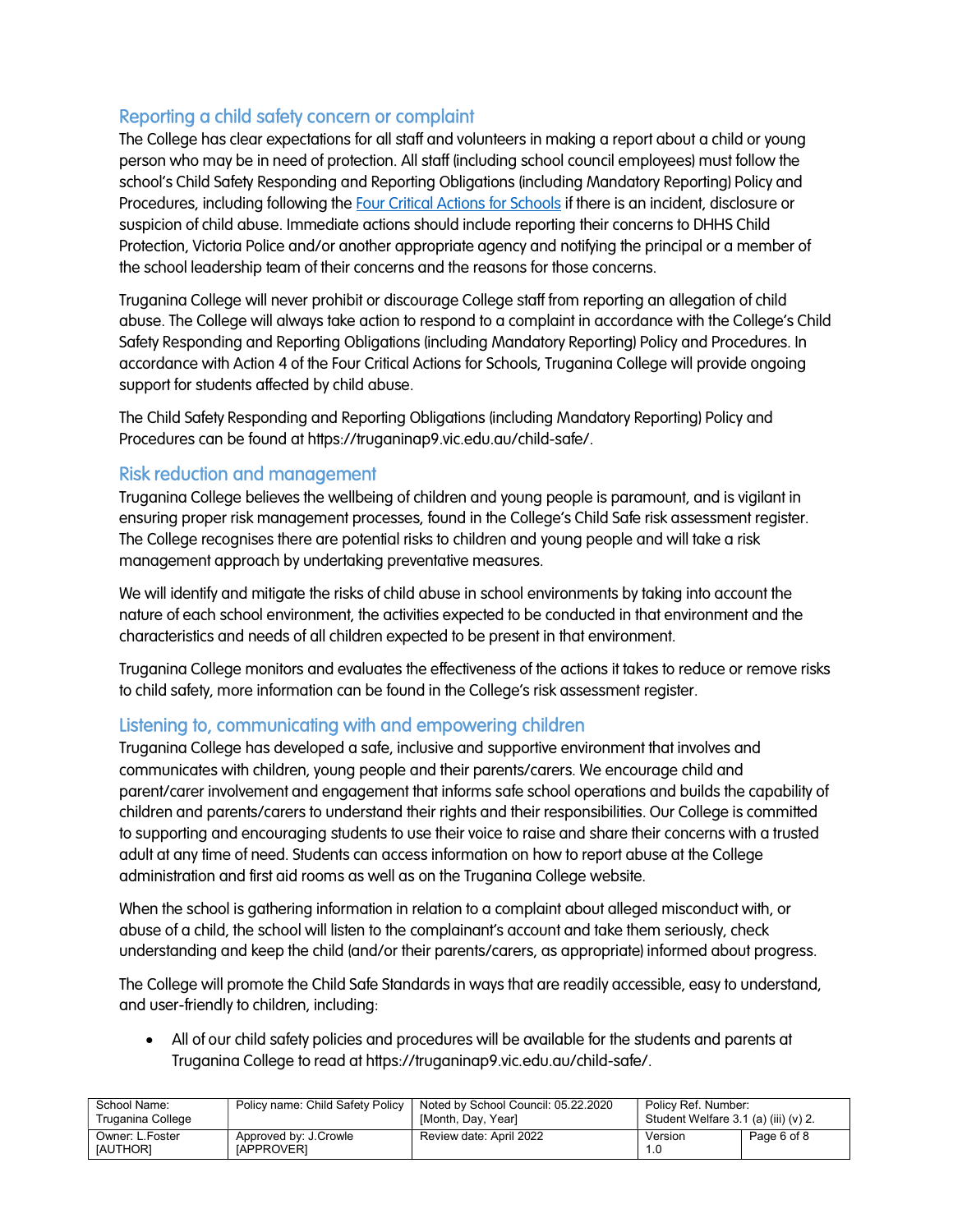- PROTECT Child Safety posters will be displayed across the College
- College newsletters will inform students and the College community about the College's commitment to child safety, and strategies or initiatives that the College is taking to ensure student safety
- Explicit teaching through the School Wide Positive Behaviour and Respectful Relationships Curriculum.
- The whole College is encouraged to contribute to risk assessment and mitigation, the Child Safe Standards are addressed and explained at regular Professional Learning Community meetings.

The College will use its health and wellbeing programs to deliver appropriate education to its students about:

- healthy and respectful relationships (including sexuality) through the Respectful Relationships Departmental curriculum;
- School Wide Positive Behaviour explicit teaching of standards of behaviour for students attending the College;
- resilience; and
- child abuse awareness and prevention.

### **Communications**

This College is committed to communicating our child safety strategies to the school community through:

- Ensuring that the Child Safety Policy (this document), Code of Conduct, and the Child Safety Responding and Reporting Obligations (including Mandatory Reporting) Policy and Procedure are available on the College website.
- Once per term reminders in the school newsletter of our school's commitment to child safety.
- Ensuring that child safety is a regular agenda item at school leadership meetings (Principal Class meetings and School Council) and PLC meetings for discussion.
- The PROTECT poster is visible in every learning space for students to easily access.
- Initial induction for all staff annually, with signed copy of the Code of Conduct kept on file.

# Confidentiality and privacy

This school collects, uses and discloses information about particular children and their families in accordance with Victorian privacy law. The principles regulating the collection, use and storage of information is included in the Department of Education and Training's Schools' Privacy Policy.

# Related policies and documents

Related policies and documents include:

- Child Safe Code of Conduct
- Child Safety Responding and Reporting Obligations (including Mandatory Reporting) Policy and **Procedures**
- Risk assessment register
- Identifying and Responding to All Forms of Abuse in Victorian Schools
- **Four Critical Actions for Schools**
- Recording your actions: Responding to suspected child abuse A template for Victorian schools

| School Name:                       | Policy name: Child Safety Policy           | Noted by School Council: 05.22.2020 | Policy Ref. Number:                  |             |
|------------------------------------|--------------------------------------------|-------------------------------------|--------------------------------------|-------------|
| Truganina College                  |                                            | [Month, Day, Year]                  | Student Welfare 3.1 (a) (iii) (v) 2. |             |
| Owner: L.Foster<br><b>IAUTHORI</b> | Approved by: J.Crowle<br><b>IAPPROVERI</b> | Review date: April 2022             | Version                              | Page 7 of 8 |